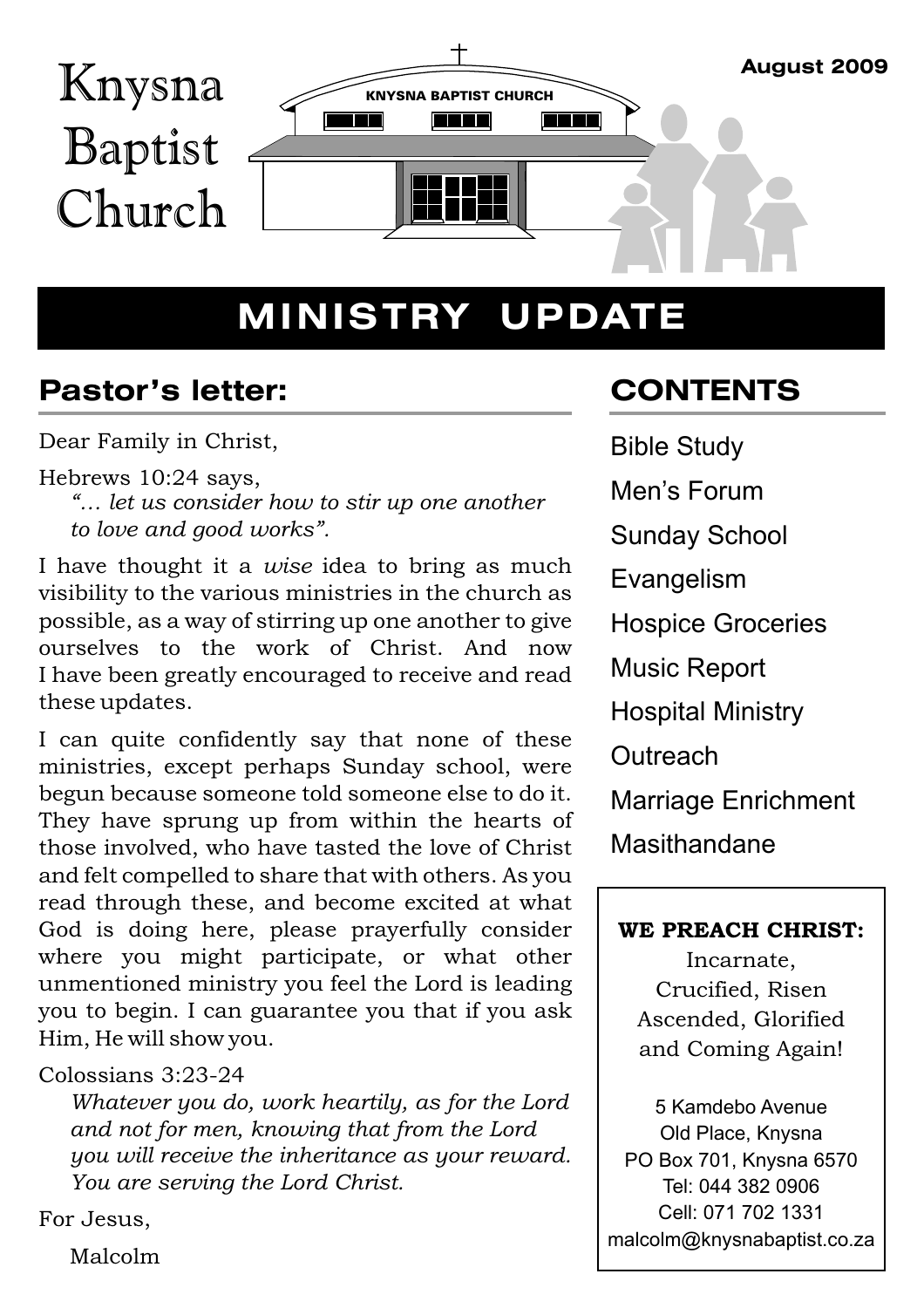## **BIBLE STUDY**

## Monday, 18h30, Sedgefield,

We have a small and cosy Bible fellowship at one of the members' homes each Monday, including singing led by Welland. We are reusing the Genesis study from Knysna, but are Presently we are studying the life of Moses and<br>blessed as the Lord leads us to apply it to our<br>we find there is much to learn from him and his particular circumstances. It is a blessed time, we find there is much<br>but we're bening that as nowe gate cround more relationship with God. but we're hoping that as news gets around more folk will be joining us.

## Tuesday, 18h30, Ron Cairs. Wednesday, Jacqui

Our enthusiastic group meet in members' homes, moving each week from home to home.

This year we finished off the study on Mark's Gospel and went straight into Paul's Epistle to the Romans.

We study as fully as possible from verse to verse, never ignoring difficult passages. Participation is encouraged and this leads to much debate, even going over time (most weeks!).

Authors referred to are solid Reformed Bible scholars: RC Sproul, J.Piper, John MacArthur, Geoff Wilson and John Stevenson, among others.

Weekly handouts cover summaries of the  $\overline{a}$  on Vera and Fiona's hearts, and they were lesson and folk are encouraged to follow  $\overline{a}$  obedient to his call We are currently about 11 through in private study.

Our group stands at 17 members at present, but received our Precept Work Book order. Since sadly, Brian and Bev Kitching are returning to then I have been blessed and privileged to lead<br>Durban at the end of August. We will miss their this study. We decided to start with a Study of Durban at the end of August. We will miss their faithful attendance

developed into a close fellowship, and are Hereafter we will be studying a book called always on the look out for new members. "Lord, give me a heart for you; A devotional



## Tuesday, 18h30, at the church. Rodnev Cilliers

There are 9 in our group when all are present. **Malcolm Cunningham**<br>Our people are very faithful in their attendance<br>and phone or sms apologies if they are unable to come. We have become a close-knit group and there is regular sharing of needs, for which we pray.

# Ladies Bible Study, 15h00



The group was started because the Lord put it obedient to his call. We are currently about 11 ladies. Bev Led us for the first 3 weeks, until we Abraham: Becoming a friend of the Faithful<br>God. We are half way in our 6-8 week study. Although the group is a large one, we have Cod. We are half way in our 6-8 week study. study on having a Passion for God".

> I think I speak for all the Ladies when I say that I am a different person when I am studying God's word in such depth. I am constantly being encouraged and challenged to grow, and to learn, and to be more like Him.

> It is really such a blessing to be a part of this ministry and to watch the Ladies grow and blossom as the Lord renews their hearts, and at the same time, knits us together in unity and love.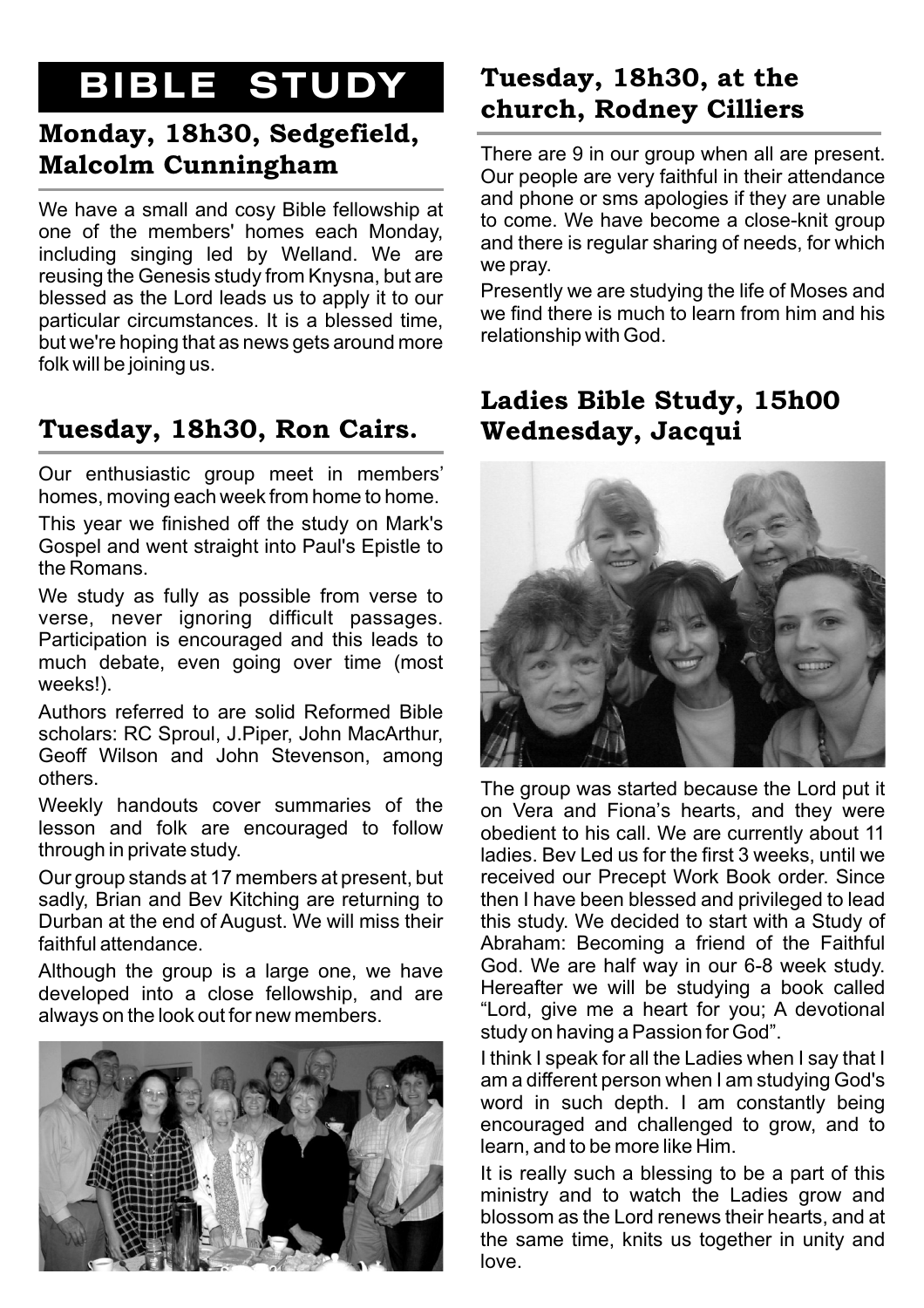I am also so blessed to see how the Lord is  $-$  What does it mean to be prompting the Ladies to give of His love to **poor in spirit**? others in our church, practically and tangibly,  $-$  The **mourning** over our sins and I look forward to seeing how He uses "our that leads to the great comfort and I look forward to seeing how He uses "our box" for His glory.  $\qquad \qquad$  of Salvation.

## **and**  $\overline{\phantom{a}}$  **and**  $\overline{\phantom{a}}$  **ballas Willard.** 12 Hope St, Hunters Home, **• Ongoing study of "Don't Waste your Malcolm Cunningham**



Every Wednesday evening the young hooligans (including Geraldine) get together for fellowship and study of God's word. Mostly it is at the Cunningham's home, but we do move around now and then. It's not supposed to be only for the younger generation – so if you're able to join us, no matter what the age, please do. We also cater for young kids.

We began our study in the book of Genesis, and moved up to CH11. It was a fascinating look at our origins – and that nothing has changed since then – God is still good, and man still needs a Saviour from his sin.

Just lately we have begun with the book of **Sunday School,** James – a series of 12 tests of genuine faith. **Helga Raynor** 

## **Men's Forum, Andre Viljoen** to see little people

In March this year an outdoor men's breakfast was planned, cooked and enjoyed by about 13 men of the church. At a short meeting after the breakfast it was decided that men would and the children now have a rug to sit on meet from 17h30 to 18h30 every second

Since that time discussions have been held that cold winter morning.<br>covered subjects such as:

- 
- 
- 
- 
- 
- A critical examination was made of **"The Disciplines of Abstinence"**
- **Life"** John Piper
- $\triangleright$  Men have also repaired the damaged basement floor, and material is on order to etch and paint the floor.
- $\triangleright$  A fallen tree in the car park has been removed and a start has been made to fell and remove a second tree.



It is truly joyous show me in our church again!! The Sunday School

room has been decorated

beautifully, all bright and cheerful while listening to the Bible story – thank you. Thursday for fellowship.<br>We also have panel heaters for the odd very

esus<sup>®</sup>

vered subjects such as.<br>• The Purity of men example as the subset were to up to 15 each week which is a real • The Purity of men last year to up to 15 each week which is a real<br>• The role of men in the family and the same are arateful to God for this blessing and we are grateful to God for this • The first two Beatitudes were discussed: opportunity to teach the little ones His truths.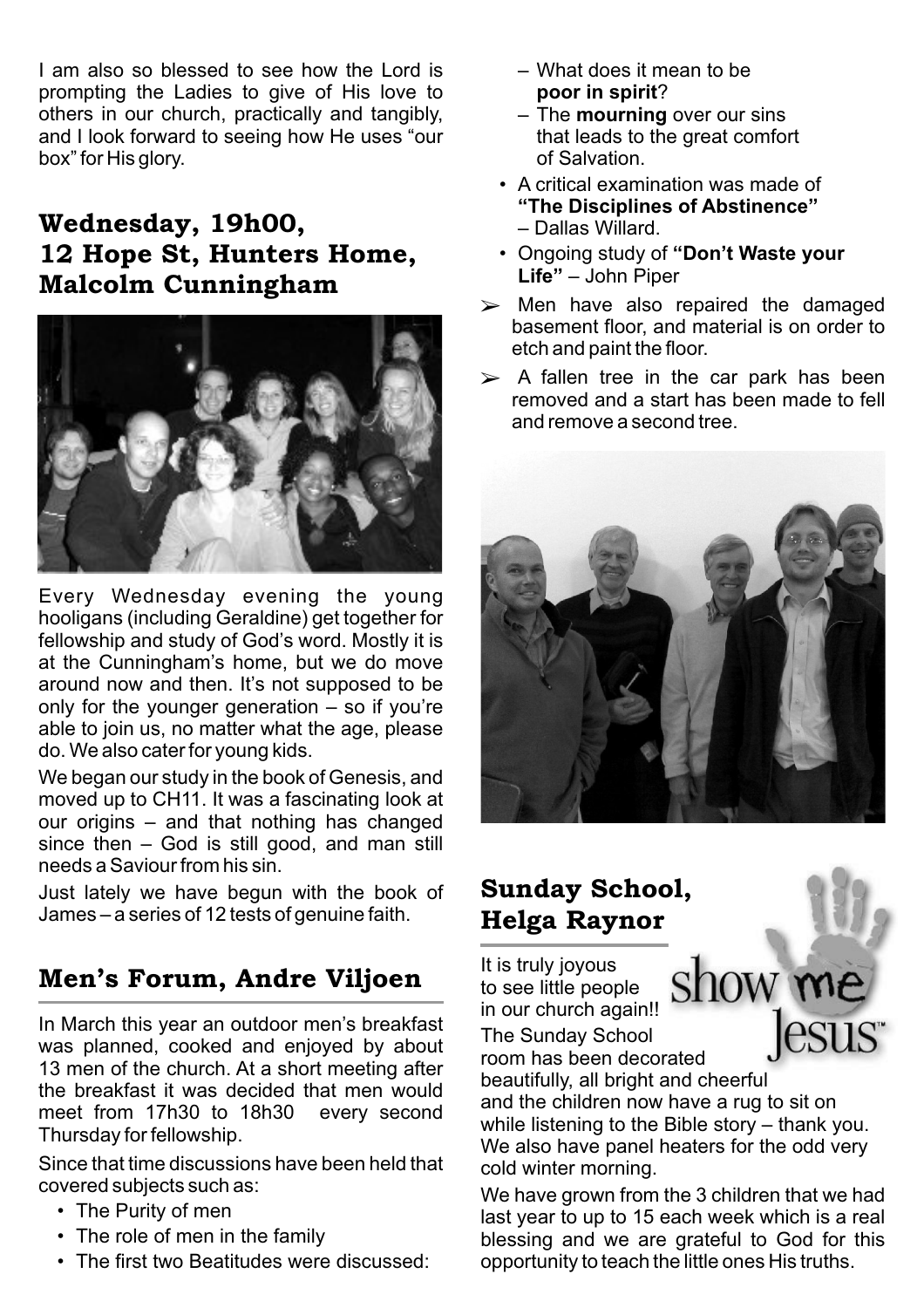The lessons we follow are from the "On the an hour seemed too short! Way" series which covers the main Bible stories Some of the people professed to be believers, from Genesis to Acts. The lessons are grouped some didn't know the gospel at all, and some in series, with activities to help the children acknowledged they were backslidden and in series, with activities to help the children acknowledged they were backslidden and remember the lesson and to take home with knew they needed to get back to church Andre

Thank you to everyone who has contributed repent and give his life to Christ. and assisted with the Sunday School work to Ben spoke with a lady who thought she was date and a pecial thank you to the teachers, saved because she had sent money in an Lloyd, Natalie, Diane, Vanessa and Jacques. envelope to a tele-evangelist, and her prayer Geraldine has been away most of the year and had been answered! When Ben explained the we look forward to her returning to teach again. true gospel to her, it was all new – and when he

offer to sit in the cry room with the youngerthan-3 year old toddlers each Sunday.

We pray that God will continue to bless and all started penetrating her. grow the Sunday School so that many more I spoke with two young girls in high school who<br>voung Knysna children will hear the gospel and didn't know the gospel at all, although their dad young Knysna children will hear the gospel and come to know the Jov of Jesus.

hearts to take the gospel to Woodmill Lane and see if the Lord would save any people through our obedience.

Ben, Andre and myself set a date, Tuesday lunch time, and started praying about it straight away – by our sense of needing His guidance and power – this is no small task if it has to do with the eternity of men's souls!  $Hospice$ 

Ben set to work creating a tract with the gospel Groceries laid out in point form and we had copies made.  $\text{Rodney}$ Andre brushed up on his EEIII evangelism  $\frac{1}{2}$  course. Jacqui, knowing what we were **and Cathie** planning, decided to come along too so that she **Cilliers** could watch the proceedings and pray for the interactions as they took place. Once a month (usually the first Monday of

On Tuesday, we met at the circle outside Mug 'n each month) the groceries in the store room<br>Bean. shared the tracts among us, and then are collected and delivered to the Hospice Bean, shared the tracts among us, and then prayed. Having identified particular areas we Office in Wilson street. would work in, we split up, relying on the Holy First of all, a big thank you to those who<br>Spirit to lead us.

They range in ages from 3 to 12 years old.<br>The Jessons we follow are from the "On the an hour seemed too short!

knew they needed to get back to church. Andre them.<br>Thank you to everyone who has contributed repent and give his life to Christ.

Thank you also to Margie for her very generous was done, she asked him if she needed to pay<br>offer to sit in the cry room with the younger-<br>him! When he said that the gospel was free, her disposition changed and it seems the reality of it

attended church. As we spoke, they became Thank you. they would think very carefully about it.

The experience was invigorating, and Jacqui, **Evangelism –**  $\begin{pmatrix} 1 & 1 \\ 1 & 1 \end{pmatrix}$  who had joined me later, admitted that there **Malcolm**  $\rightarrow$   $\rightarrow$  **M**  $\rightarrow$  **M**  $\rightarrow$  **M** was really nothing scary to it at all. It's just having a conversation with someone, with After sharing a  $\blacksquare$   $\blacksquare$   $\blacksquare$  I loving intent toward them.

combined Bible  $\|\|\|\|\|\|\|\|\|\|\|$  My desire is that this informal evangelism study one evening should become a regular ministry by our at the church that **at the church that**  $\begin{bmatrix} 1 & 1 \\ 1 & 1 \end{bmatrix}$  members, even as we go about our business dealt with dealt with  $\begin{matrix} 1 & 1 \\ 1 & 1 \end{matrix}$  and shopping. Let's not drop the ball.<br>Evangelism, Set another lunch time date and let us know -Set another lunch time date and let us know – it was laid on our we'll join you.



regularly contribute. The groceries are greatly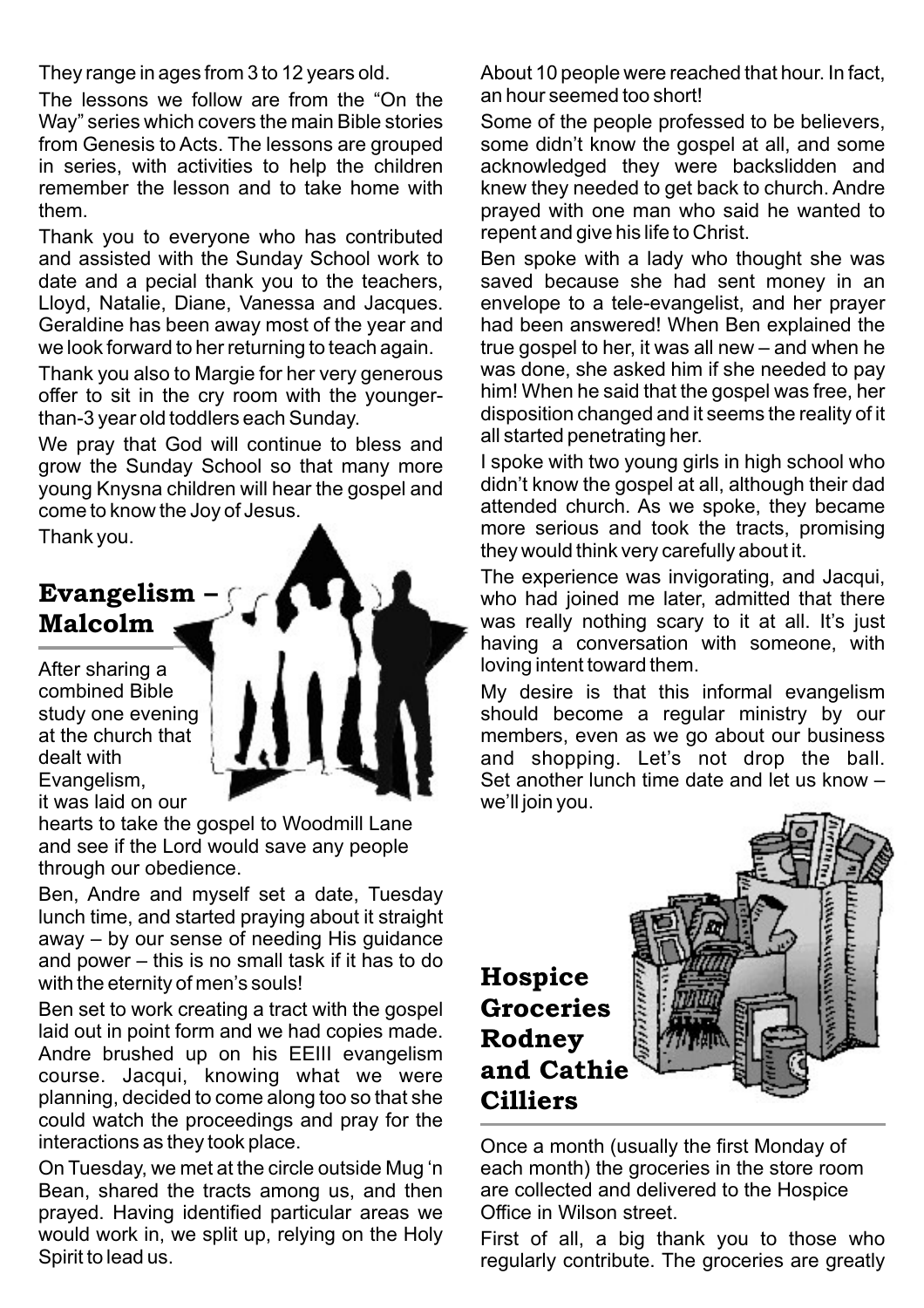appreciated – they are distributed to needy folk. *Food parcel items* On one particular occasion somebody from the The hospice list next to the kitchen door at the<br>Church donated sheets and bedding. When we Thack of the church gives a quide for the kind delivered this, the staff were so pleased of groceries that can really help the needy<br>because news had just come in of a shack fire folk Try to buy non-perishable healthy good because news had just come in of a shack fire folk. Try to buy non-perishable, healthy goods.<br>where a family with children had lost everything. Barbara has given us the following list too. This bedding could be passed on to them.

It would be great if we could double our (essentials highlighted). contributions next year. Any non perishable groceries are welcome. So when you do your shopping at the end of each month, just add something in your trolley for those less fortunate. Your contribution can be brought to church where we lock it away in our store room till the end of each month.

As we are blessed, let us bless others.

## **Music Report**

For many years our music group has served by leading the singing. It has always been our aim and desire to be worshipful and to glorify God in what we do.

### *Our group consists of:*

- Singers Fiona, Laetitia, Eleanor, Estelle, Jacqui, Rodney
- Pianists Elaine and Felicity
- Guitarists Malcolm and Welland
- Sound technicians Ben, Ron and Mel

• Digital projectionists – Charlotte and Mary Malcolm, Ron, Rodney and Welland take turns to lead the worship. We endeavour to have a balance of music styles, and enjoy the wellknown old hymns, meaningful choruses, and new and modern songs.

We meet for practice each Friday afternoon at 4:30pm.

We would like to increase the number of singers, especially men, and are waiting to hear from willing potential singers.

Felicity Cairs.

back of the church gives a guide for the kind Barbara has given us the following list too, for those ad-hoc contributions:

|     | <b>Mealie meal</b>                                       |
|-----|----------------------------------------------------------|
|     | <b>Samp and beans / legumes</b><br>[split peas, lentils] |
|     | <b>Mealie rice/rice</b>                                  |
|     | <b>Barley</b>                                            |
|     | <b>Pasta</b>                                             |
|     | Savoury soya                                             |
|     | <b>Peanut butter</b>                                     |
|     | Canned pilchards                                         |
|     | <b>Baked beans</b>                                       |
| Tea |                                                          |
|     | <b>Coffee</b>                                            |
|     | <b>Sugar</b>                                             |
|     | Condensed milk                                           |
|     | <b>Vegetables - fresh</b>                                |
|     | <b>Vegetables - canned</b>                               |
|     | <b>Fruit</b>                                             |
| Oil |                                                          |
|     | Flour                                                    |
|     | Yeast                                                    |
|     | <b>Stock cubes</b>                                       |
|     | Eggs or meat                                             |
|     | Instant soup [flavouring]                                |
|     | Salt, pepper, curry powder, etc                          |
|     | <b>Washing powder</b>                                    |
|     | Soap                                                     |
|     | Toothpaste                                               |
|     |                                                          |

Paraffin/ gel/ prepaid electricity/ gas contribution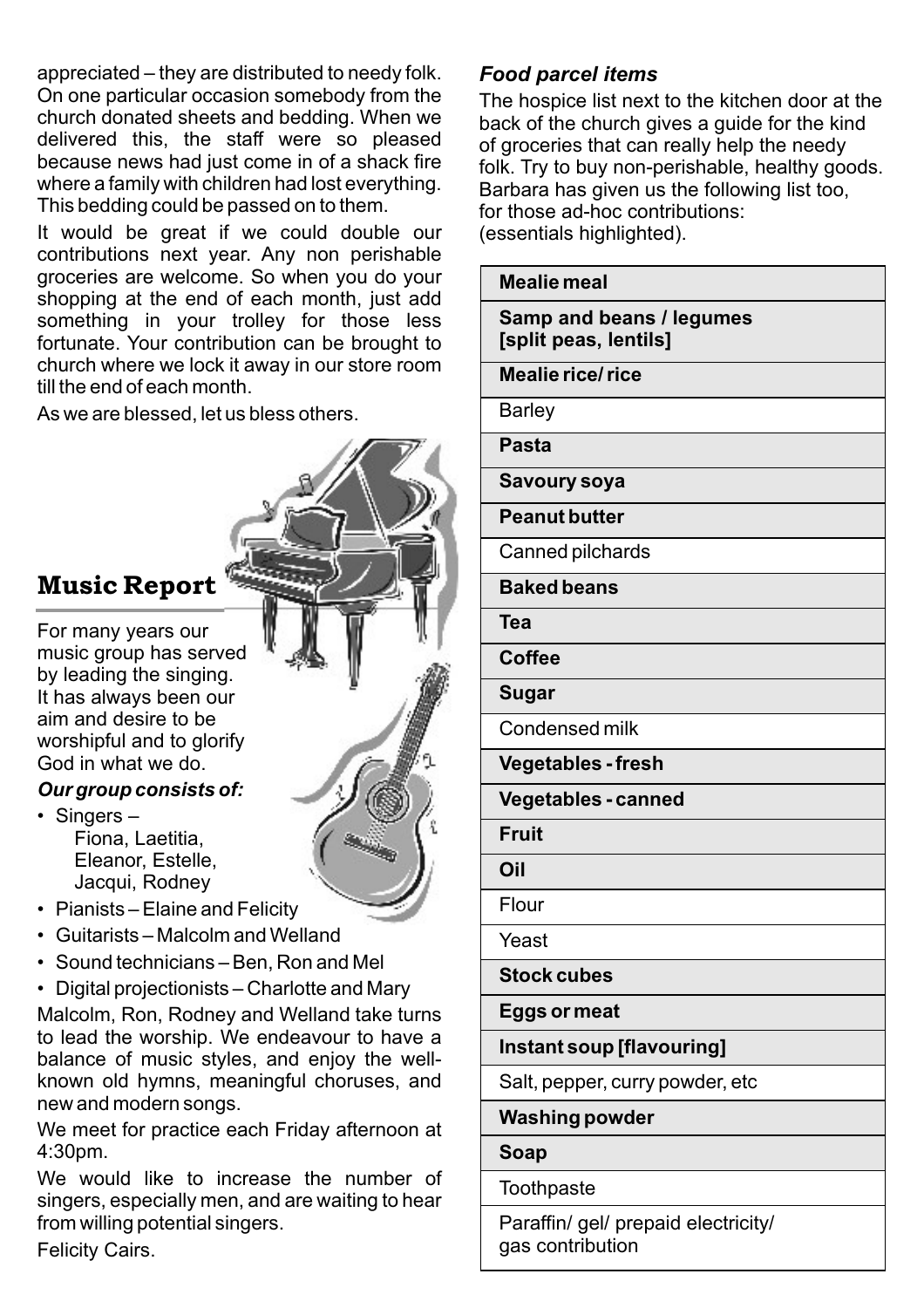

# – Christine Cutforth.

The hospital ministry takes place every Tuesday afternoon and Geraldine and I take tracts in Xhosa, Afrikaans and English to give out to the patients. Each year the Trinitarian Bible Society send me 100 Golden Thoughts • The other breakthrough which God has done<br>Calendars in Xhosa and Afrikaans to give out is nurses are also responding to the gospel. Calendars in Xhosa and Afrikaans to give out. This nurses are also responding to the gospel. We read the Bible to patients and pray for them And I believe that God has a purpose with if they so desire and share the gospel or give a testimony. WE are at present visiting a young • Another miracle is the healing which God airl who is a paraplegic in Pallative Care at the performed recently to Phumulani girl who is a paraplegic in Pallative Care at the performed recently to Phumulani<br>hospital and she is showing interest in reading Masangwani. He was admitted diagnosed of hospital and she is showing interest in reading

The beautiful baby clothes that are lovingly knitted by our ladies here at church and ladies from Knysna and Sedgefield are gratefully accepted by the mums in the maternity wards. accepted by the mains in the materifity wards.<br>We praise the Lord for you all. We would value<br>However, through prayers, God did amazing prayer on guidance as to how one prays for the patients and how to share one's faith in <sup>a</sup> way without operation. The doctors confirmed that is easy for them to understand and for us to

# **Hospital Ministry to Men –** Future objectives:

Hospital ministry is a ministry based in the word of God. Matthew 25:36, I was sick and you visited me, and Romans 15:1, We who are strong ought to bear the infirmities of the weak and not to please ourselves.

I visit people who are sick. By encouraging<br>them with the word of God. Giving hope and<br> $\frac{p}{25.36}$  Jwes in prison vou some to me, In fect comfort. And pray for them. I am glad because my eyes got opened when Phumulani told me lots of lives are being transformed and saved by how he needed Jesus while he was in prison. accepting Jesus Christ as their Lord and So I felt there is also a need for prisoners to<br>Saviour

## *What makes hospital ministry so unique?*

- 1.It's because it is like saving a life which was dying going to the grave and hell. And then rescued from that dungeon. To bring to Christ to restore life again: John 10:10 I am come that they might have life and that they might have it more abundantly.
- 2.I meet people with different problems. For instance people without family, without noone to take care for them. Others critically ill. Others, robbers that have served jail and want to repent and etc. So Isaiah 53:4 **Hospital ministry to Women** answers them, Surely He took up our infirmities and carried our sorrows.

There are many cases which I face but for all it Geraldine Johnston<br>requires understanding, passionate, love and care.

### *Progress:*

- Since I started this ministry a month and half ago, ten people professed faith in Christ.
- these lives.
- the Bible.<br>The besufiful behy alather that are lovingly was cut from the chest down to the waist. Unfortunately that operation wasn't successful. So he was expecting to undergo a second operation and this time the doctors thing. He was discharged the same week everything was perfect. I met him walking remember what a privilege this ministry is.<br>properly without any problem. I glorify God for that.

- *•* To work together with doctors and nurses **Blessing Chikwenya** and the spiritual help to patients desperately in need of prayers.
	- To open a hospital prayer chain: To assist those patients who see their condition, needing prayers of emergency.
	- To extend the hospital ministry to prison ministry, based in Isaiah 61:1, opening of the 25:36, I was in prison, you came to me. In fact get reached.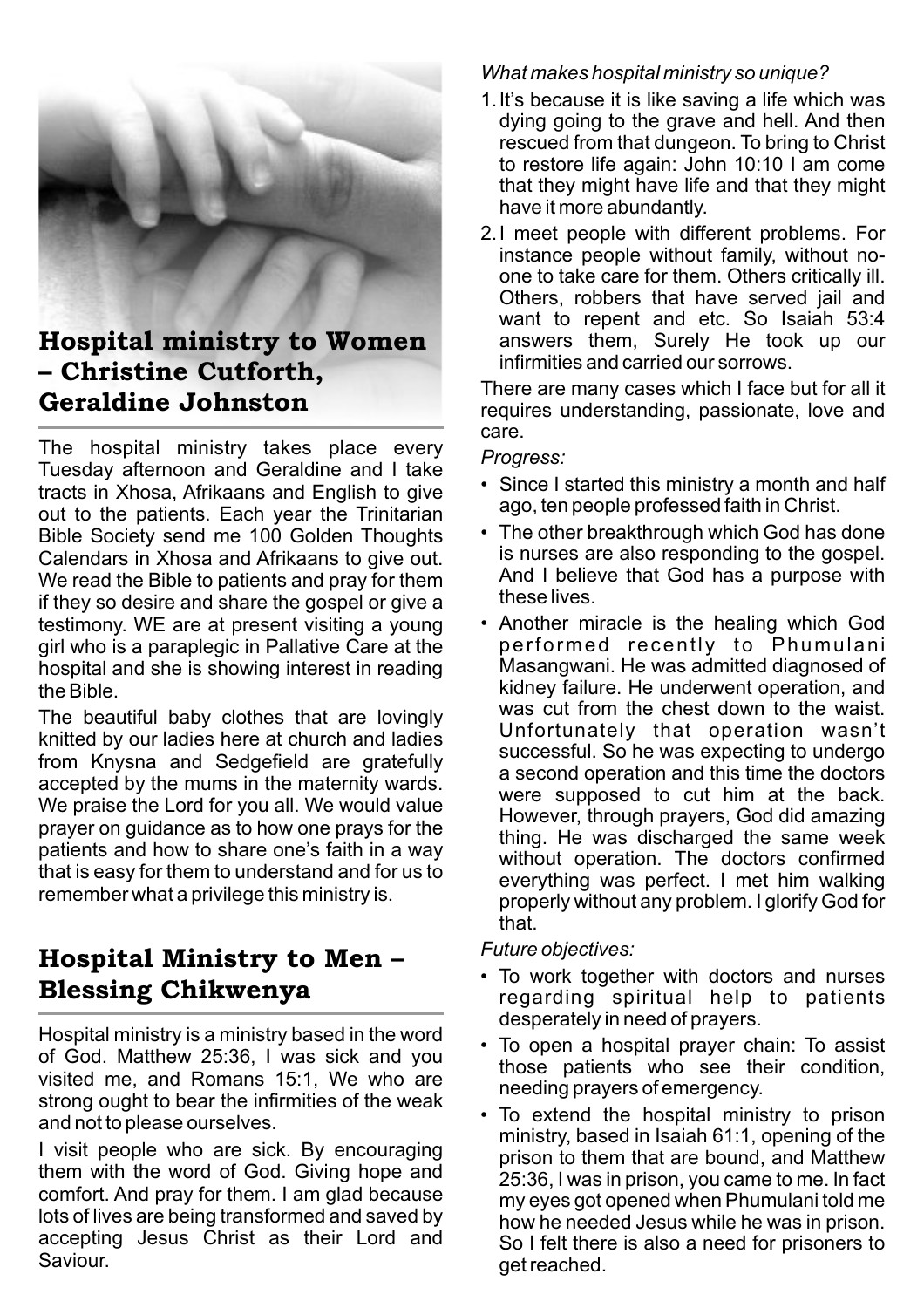## *Needs:*

We need blankets. This is the most vital thing which needs you to intervene. I meet people with only bed covers without blankets. It is cold at night most especially dawn. It's something needing attention.

Lastly, tracts: they are helping a lot. Others are being saved through tracts. So please, if there's Deing saved infough tracts. So please, if there s<br>English and Afrikaans tracts, I shall greatly **Masithandane – Barbara Pitt** appreciate. When we moved to Sedgefield in <sup>2005</sup> <sup>I</sup> left

## Outreach to other churches -Andre Viljoen<br>sleeve. In 2007 I was invited to apply for the role

Every week we contact a church leader in one NGO that had just started in Sedgefield.<br>of 11 churches in our area. We advise the writtin dave of softing the inhumane sof particular church that we will be praying for them and their ministry in the following week. This has been ongoing for a number of years, were the norm. The implications of living out the and a real warming towards us has been observed.

We now find that churches are showing an What did I encounter? appreciation of our interest and concern for them, and for our prayers. Special prayer requests are regularly presented for our<br>attention, and churches advise that they are • were preferring to die from Aids rather than attention, and churches advise that they are now also praving for our church as well.

Please be faithful in your prayers for other treatment. churches featured in our weekly church bulletin. • were living in leaky shacks Also advise if you have other churches in mind <br>for prayers over and above the 11 churches when their homes burned down within for prayers over and above the 11 churches which are: minutes.

- 
- 
- Belvidere Holy Trinity

Methodist Church

- 
- 

Vineyard Christian Fellowship

- 
- 

churches will move closer to one another, and that other churches will at some time in the  $\mathbb{F}$  He sorts out donations of fresh produce, future join with us as we pray for God's church in food, clothing, blankets, money, a vehicle, our area. shelter material, etc, etc.



behind my previous missions' involvement. How was I going to get involved here? Well, God had a surprise for me up his celestial of care giving coordinator at a Christian-based

Within days of getting the job. I was catapulted into a community where hunger, thirst, poverty, illness and imprisonment due to HIV status scripture passage in Matthew became a living reality.

Fellow men and women who –

- 
- admit that they had the disease and obtain treatment.
- 
- 
- Knysna Presbyterian  **Were driven from their homes through** xenophobia, and later terrified to return, Garden Route Christian Centre having lost everything in those raids, some<br>even their lives

Apostolic Faith Mission  $\longrightarrow$  So how does God enable us to carry out His words in Matthew?

- St Georges Anglican Church **the Church of The Contract of Tenach Act of Godly** Board Chairman and praying Board members
- Charisme ministries<br>
Vinevard Christian Fellowship<br>
Wany of His faithful servants contribute to<br>
this work
- Dutch Reformed Church **I Accord 1 The Many folk who don't know Him give of their** time and energy to the cause – God can use Plett.Evangelical Fellowship anyone.
- George Baptist Church **Exercise 20 and Serverse and Serverse Changes** He has provided a team of dedicated It is our hope that through this ministry our caregivers in Smutsville/Sizamile, Fairview,<br>
churches will move closer to one another and Karatara and on the Barrington Road.
	-